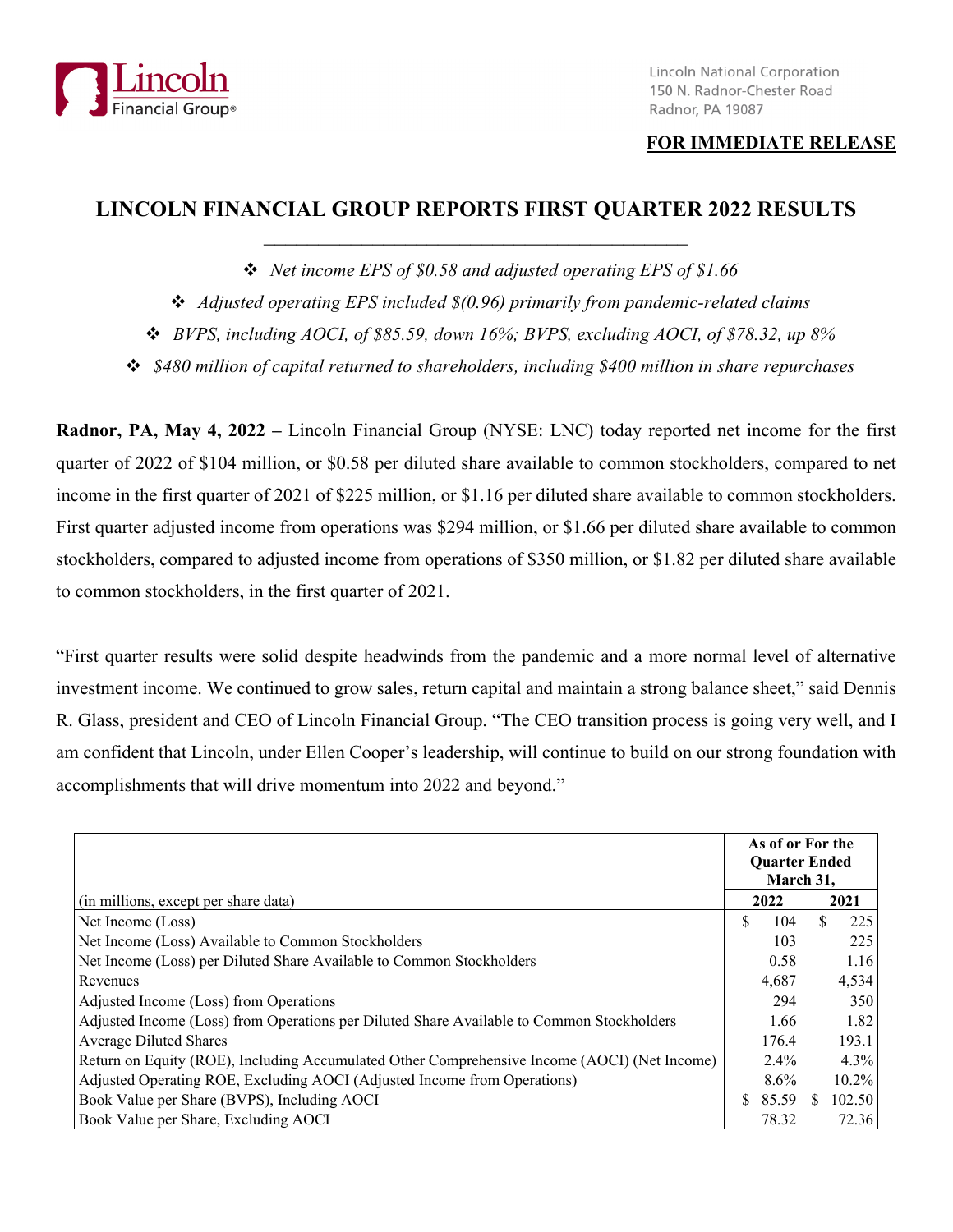### **Operating Highlights – First Quarter 2022 vs. First Quarter 2021**

- Annuities average account values of \$164 billion, up 2%
- Retirement Plan Services generated positive net flows of \$946 million
- Life Insurance sales of \$155 million, up 36%, with growth across all major product lines
- Group Protection insurance premiums of \$1.2 billion, up 4%

There were no notable items within adjusted income from operations for the current quarter or the prior-year quarter. This quarter's adjusted operating EPS results included an estimated unfavorable impact of \$0.85 from elevated claims experience related to the pandemic and an unfavorable impact of \$0.11 from unusual claims adjustments in Group Protection.

# **First Quarter 2022 – Segment Results**

### *Annuities*

Annuities reported income from operations of \$302 million, up 4% over the prior-year quarter. The increase was driven by higher account values from strong equity market performance and expense efficiency.

Total annuity deposits of \$2.7 billion were down 4% from the prior-year quarter. Growth in fixed annuity sales to \$374 million compared to \$86 million was more than offset by a decrease in total variable annuity sales to \$2.3 billion compared to \$2.7 billion.

Net outflows were \$553 million in the quarter. Average account values for the quarter of \$164 billion were up 2% over the prior-year quarter, driven by growth in account values without guaranteed living benefits.

# *Retirement Plan Services*

Retirement Plan Services reported income from operations of \$55 million, compared to \$57 million in the prioryear quarter, due to less favorable returns within the company's alternative investment portfolio partly offset by higher account values from strong equity market performance and positive net flows.

Total deposits for the quarter of \$3.4 billion were up 28% from the prior-year quarter driven by a 73% increase in first-year sales and an 11% increase in recurring deposits.

Net flows totaled \$946 million for the quarter. Average account values for the quarter of \$96 billion were up 7% over the prior-year quarter.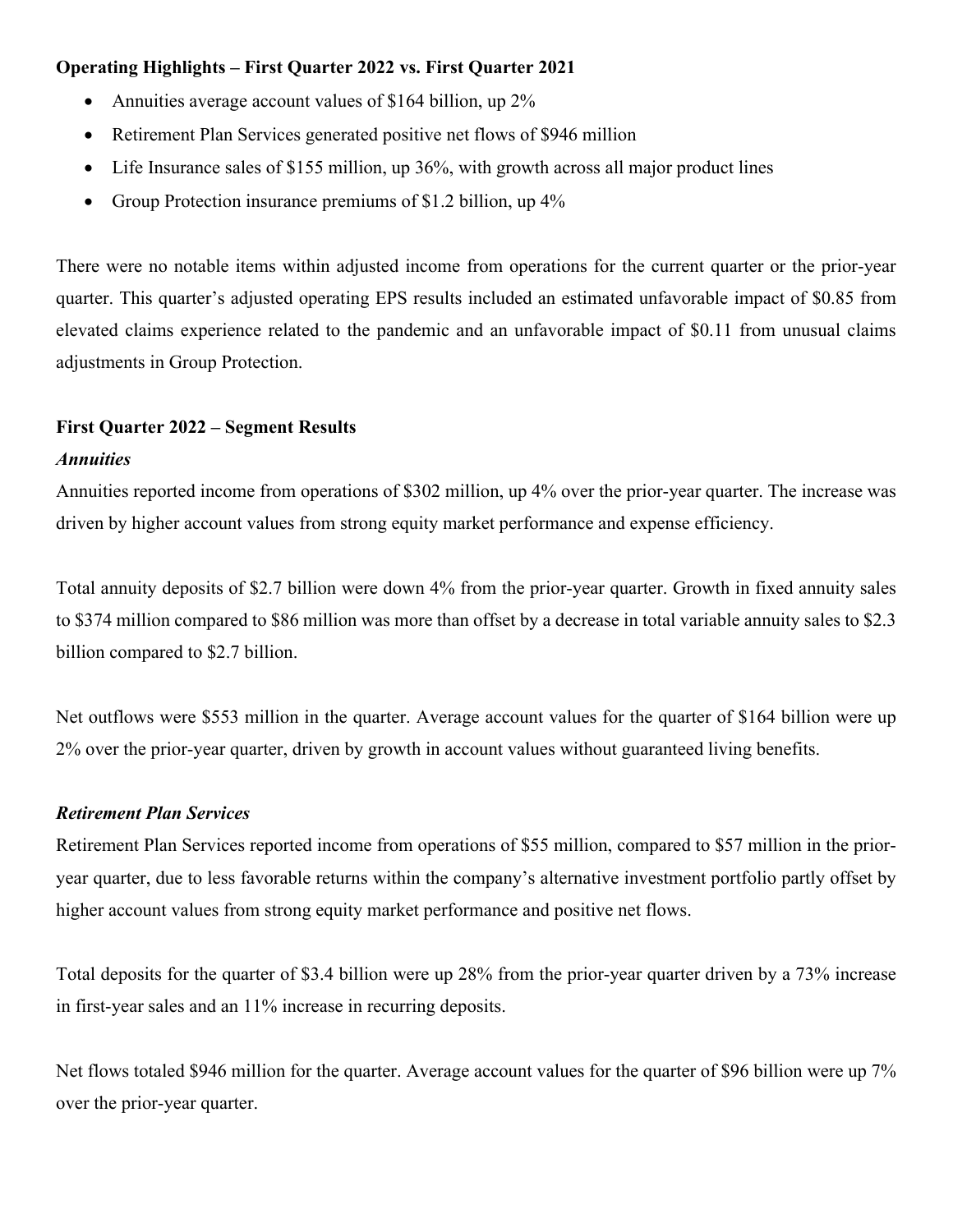# *Life Insurance*

Life Insurance reported income from operations of \$58 million compared to \$107 million in the prior-year quarter as improved pandemic-related mortality was more than offset by less favorable returns within the company's alternative investment portfolio and less favorable underlying mortality.

Total Life Insurance sales were \$155 million, up 36% from the prior-year quarter, with growth reported across all major product lines.

Average Life Insurance in-force of \$985 billion grew 9% over the prior-year quarter. Average account values for the quarter were \$51 billion compared to \$58 billion in the prior-year quarter reflecting last year's block reinsurance deal.

# *Group Protection*

Group Protection reported a loss from operations of \$41 million in the quarter compared to a loss from operations of \$26 million in the prior-year quarter. This change was driven by non-pandemic-related morbidity, including unusual claims adjustments, and less favorable returns within the company's alternative investment portfolio.

The total loss ratio was 88% in the current quarter compared to 87% in the prior-year quarter, with the increase driven by unfavorable non-pandemic-related morbidity and unusual claims adjustments.

Group Protection sales increased 42% to \$105 million in the quarter compared to the prior-year quarter. Employee-paid sales represented 57% of total sales. Insurance premiums of \$1.2 billion in the quarter were up 4% compared to the prior-year quarter.

# *Other Operations*

Other Operations reported a loss from operations of \$80 million versus a loss of \$78 million in the prior-year quarter.

# **Realized Gains and Losses / Impacts to Net Income**

Realized gains/losses and impacts to net income (after-tax) in the quarter were driven by:

- A \$186 million loss primarily from negative hedge results driven by elevated market volatility
- A \$4 million loss related to financial assets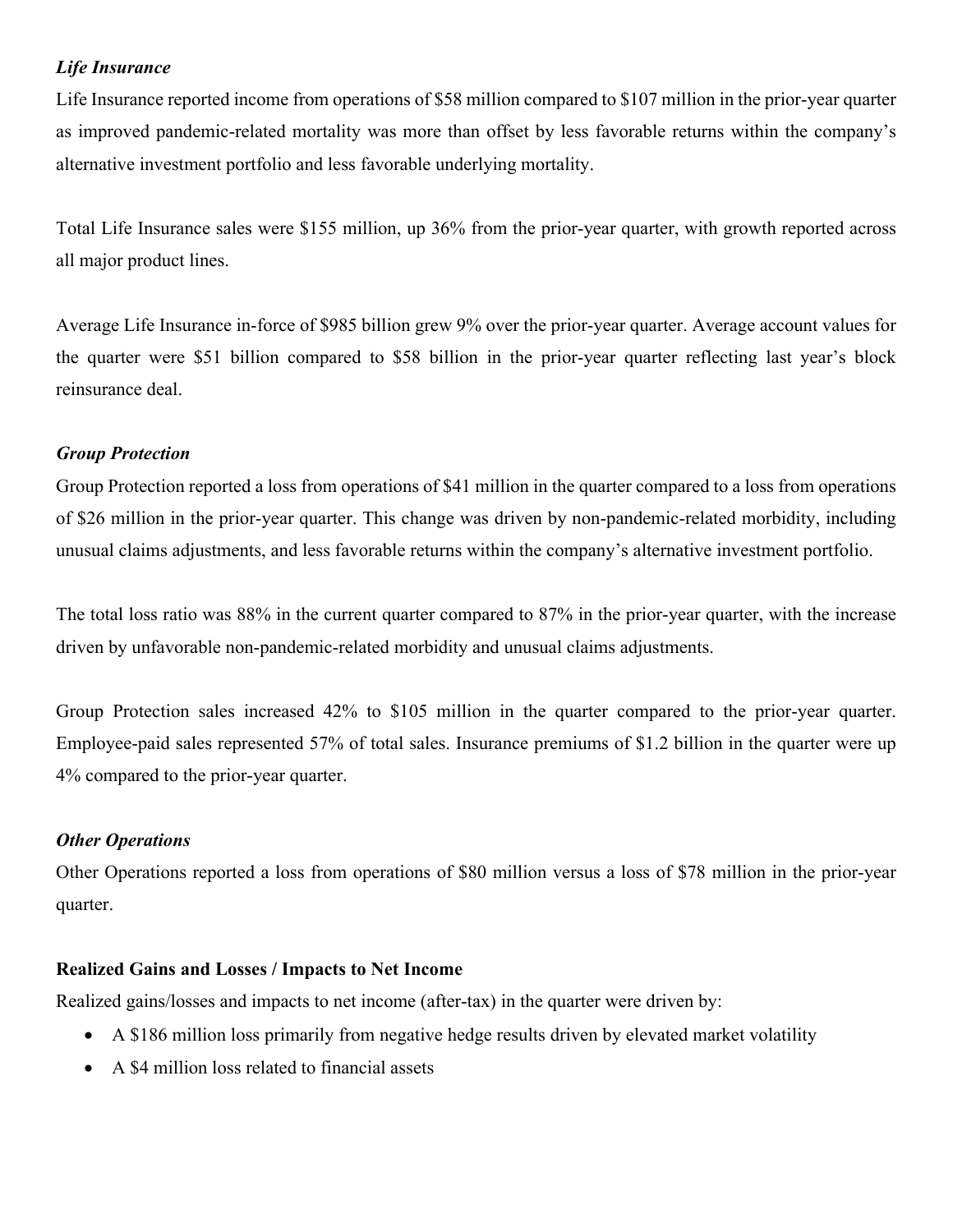### **Unrealized Gains and Losses**

The company reported a net unrealized gain of \$3.1 billion, pre-tax, on its available-for-sale securities at March 31, 2022. This compares to a net unrealized gain of \$11.5 billion, pre-tax, at March 31, 2021, with the year-overyear decrease primarily driven by higher interest rates.

### **Share Count**

The quarter's average diluted share count of 176.4 million was down 9% from the first quarter of 2021, the result of repurchasing 20.2 million shares of stock at a cost of \$1.4 billion since March 31, 2021.

### **Book Value**

As of March 31, 2022, book value per share, including AOCI, decreased 16% from the prior-year period to \$85.59. Book value per share, excluding AOCI, increased 8% from the prior-year period to \$78.32.

The tables attached to this release define and reconcile the non-GAAP measures adjusted income from operations, adjusted operating ROE and BVPS, excluding AOCI, to net income, ROE and BVPS, including AOCI, calculated in accordance with GAAP.

This press release contains statements that are forward-looking, and actual results may differ materially. Please see the Forward-looking Statements – Cautionary Language at the end of this release for factors that may cause actual results to differ materially from the company's current expectations.

For other financial information, please refer to the company's first quarter 2022 statistical supplement available on its website, [http://www.lincolnfinancial.com/investor.](http://www.lfg.com/investor)

### **Conference Call Information**

Lincoln Financial Group will discuss the company's first quarter results with investors in a conference call beginning at 10:00 a.m. Eastern Time on Thursday, May 5, 2022.

The conference call will be broadcast live through the company website at [www.lincolnfinancial.com/webcast.](http://www.lincolnfinancial.com/webcast) Please log on to the webcast at least 15 minutes prior to the start of the conference call to download and install any necessary streaming media software. A replay of the call will be available by 1:00 p.m. Eastern Time on May 5, 2022 at [www.lincolnfinancial.com/webcast.](http://www.lincolnfinancial.com/webcast)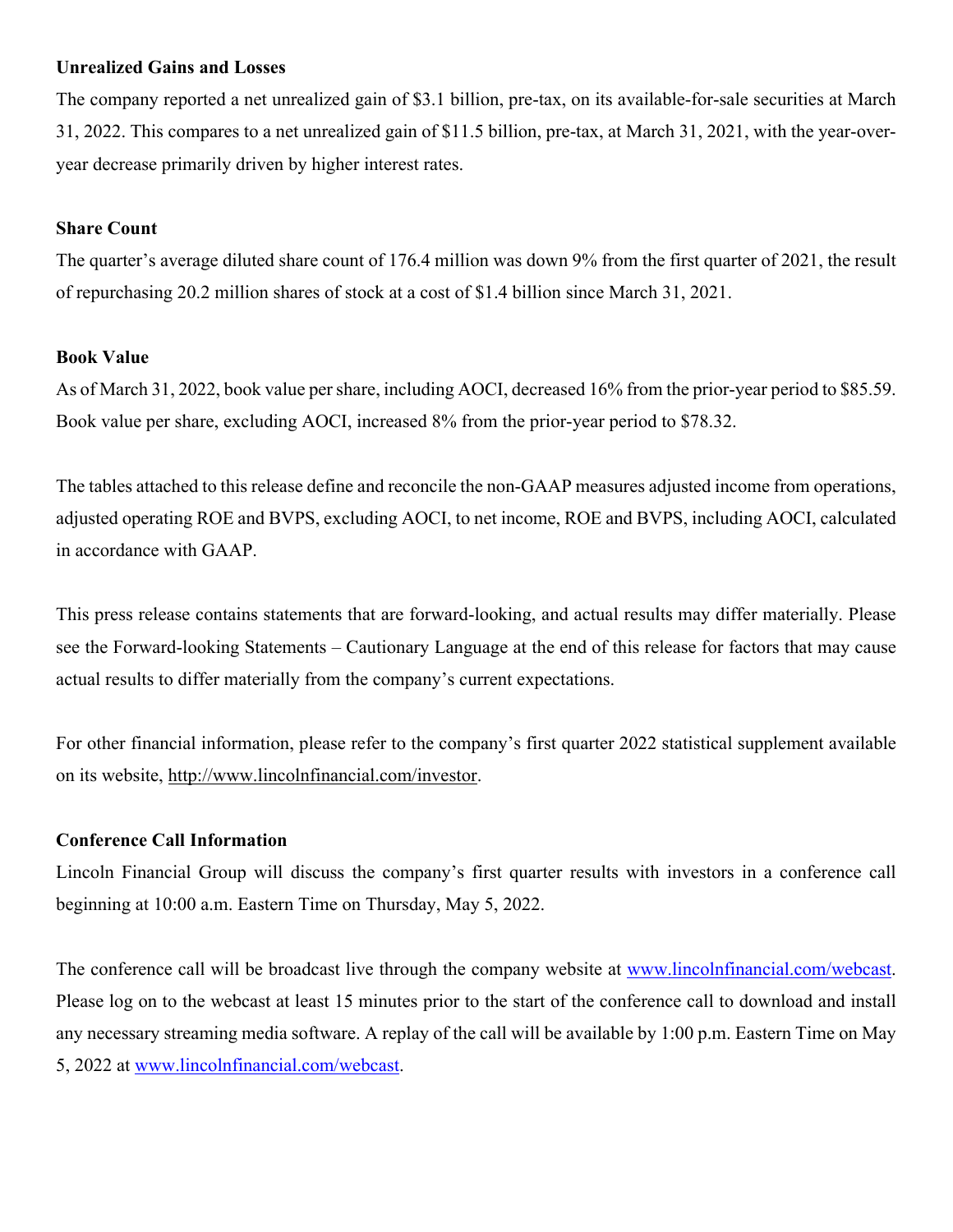### **About Lincoln Financial Group**

Lincoln Financial Group provides advice and solutions that help people take charge of their financial lives with confidence and optimism. Today, approximately 16 million customers trust our retirement, insurance and wealth protection expertise to help address their lifestyle, savings and income goals, and guard against long-term care expenses. Headquartered in Radnor, Pennsylvania, Lincoln Financial Group is the marketing name for Lincoln National Corporation (NYSE:LNC) and its affiliates. The company had \$308 billion in end-of-period account values as of March 31, 2022. Lincoln Financial Group is a committed corporate citizen included on major sustainability indices including the Dow Jones Sustainability Index North America and FTSE4Good and ranks among Newsweek's Most Responsible Companies. Dedicated to diversity, equity and inclusion, we are included on transparency benchmarking tools such as the Corporate Equality Index, the Disability Equality Index and the Bloomberg Gender-Equality Index. Committed to providing our employees with flexible work arrangements, we were named to FlexJobs' list of the Top 100 Companies to Watch for Remote Jobs in 2022. With a long and rich legacy of acting ethically, telling the truth and speaking up for what is right, Lincoln was recognized as one of Ethisphere's [2022](https://cts.businesswire.com/ct/CT?id=smartlink&url=https%3A%2F%2Fworldsmostethicalcompanies.com%2Fhonorees&esheet=52597552&newsitemid=20220315005946&lan=en-US&anchor=2022+World%26%238217%3Bs+Most+Ethical+Companies&index=1&md5=52ad37c7658315ba2fb2309e3570170e)  [World's Most Ethical Companies](https://cts.businesswire.com/ct/CT?id=smartlink&url=https%3A%2F%2Fworldsmostethicalcompanies.com%2Fhonorees&esheet=52597552&newsitemid=20220315005946&lan=en-US&anchor=2022+World%26%238217%3Bs+Most+Ethical+Companies&index=1&md5=52ad37c7658315ba2fb2309e3570170e)<sup>®</sup>. Learn more at: [www.LincolnFinancial.com.](http://www.lincolnfinancial.com/) Follow us on [Facebook,](http://www.facebook.com/lincolnfinancialgroup) [Twitter,](https://mobile.twitter.com/lincolnfingroup) LinkedIn, and [Instagram.](https://www.instagram.com/lincolnfingroup/) Sign up for email alerts at [http://newsroom.lfg.com.](http://newsroom.lfg.com/)

| Contacts: Al Copersino    | Holly Fair         |
|---------------------------|--------------------|
| $(203)$ 257-4493          | $(484)$ 583-1632   |
| Investor Relations        | Media Relations    |
| InvestorRelations@LFG.com | Holly.Fair@LFG.com |

#### **Explanatory Notes on Use of Non-GAAP Measures**

Management believes that adjusted income from operations (adjusted operating income), adjusted operating return on equity, adjusted operating revenues, and adjusted operating EPS better explain the results of the company's ongoing businesses in a manner that allows for a better understanding of the underlying trends in the company's current business because the excluded items are unpredictable and not necessarily indicative of current operating fundamentals or future performance of the business segments, and, in most instances, decisions regarding these items do not necessarily relate to the operations of the individual segments. Management also believes that using book value excluding accumulated other comprehensive income ("AOCI") enables investors to analyze the amount of our net worth that is primarily attributable to our business operations. Book value per share excluding AOCI is useful to investors because it eliminates the effect of items that can fluctuate significantly from period to period, primarily based on changes in interest rates.

For the historical periods, reconciliations of non-GAAP measures used in this press release to the most directly comparable GAAP measure may be included in this Appendix to the press release and/or are included in the Statistical Reports for the corresponding periods contained in the Earnings section of the Investor Relations page on our website: [www.lincolnfinancial.com/investor.](http://www.lincolnfinancial.com/investor)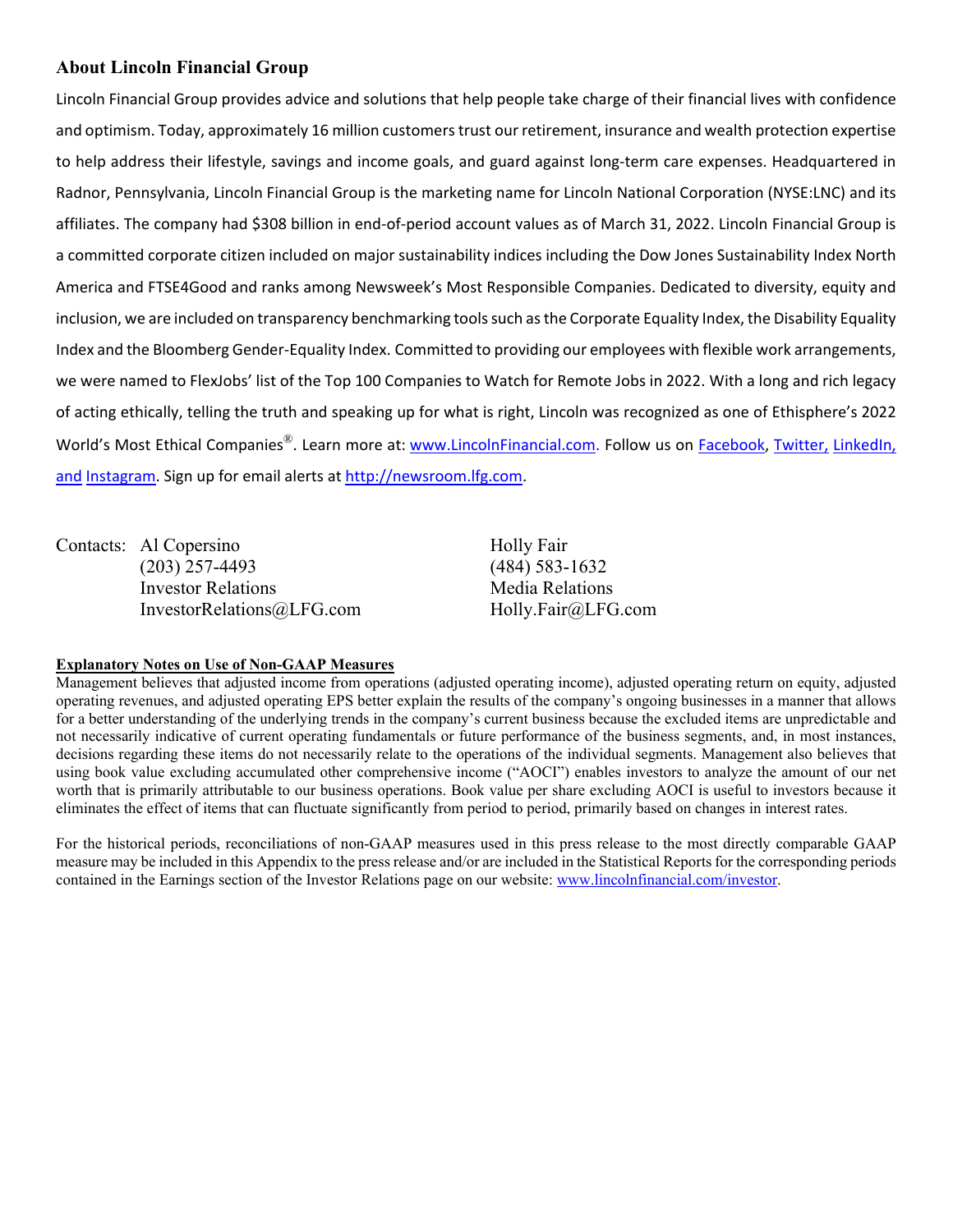### **Definitions of Non-GAAP Measures Used in this Press Release**

Adjusted income (loss) from operations, adjusted operating revenues and adjusted operating return on equity (including and excluding average goodwill within average equity), excluding AOCI, using annualized adjusted income (loss) from operations are financial measures we use to evaluate and assess our results. Adjusted income (loss) from operations, adjusted operating revenues and adjusted operating return on equity ("ROE"), as used in the press release, are non-GAAP financial measures and do not replace GAAP net income (loss), revenues and ROE, the most directly comparable GAAP measures.

#### **Adjusted Income (Loss) from Operations**

Adjusted income (loss) from operations is GAAP net income (loss) excluding the after-tax effects of the following items, as applicable:

- Realized gains and losses associated with the following ("excluded realized gain (loss)"):
	- $\circ$  Sales or disposals and impairments of financial assets;<br> $\circ$  Changes in the fair value of equity securities:
	- Changes in the fair value of equity securities;
	- o Changes in the fair value of derivatives, embedded derivatives within certain reinsurance arrangements and trading securities ("gain (loss) on the mark-to-market on certain instruments");
	- o Changes in the fair value of the derivatives we own to hedge our guaranteed death benefit ("GDB") riders within our variable annuities;
	- o Changes in the fair value of the embedded derivatives of our guaranteed living benefit ("GLB") riders reflected within variable annuity net derivative results accounted for at fair value;
	- o Changes in the fair value of the derivatives we own to hedge our GLB riders reflected within variable annuity net derivative results; and
	- o Changes in the fair value of the embedded derivative liabilities related to index options we may purchase or sell in the future to hedge contract holder index allocations applicable to future reset periods for our indexed annuity products accounted for at fair value ("indexed annuity forward-starting options");
- Changes in reserves resulting from benefit ratio unlocking on our GDB and GLB riders ("benefit ratio unlocking");
- Income (loss) from reserve changes, net of related amortization, on business sold through reinsurance;
- Gains (losses) on modification or early extinguishment of debt;
- Losses from the impairment of intangible assets;
- Income (loss) from discontinued operations;
- Transaction and integration costs related to mergers and acquisitions including the acquisition or divestiture, through reinsurance or other means, of businesses or blocks of business; and
- Income (loss) from the initial adoption of new accounting standards, regulations and policy changes including the net impact from the Tax Cuts and Jobs Act.

### **Adjusted Operating Revenues**

Adjusted operating revenues represent GAAP revenues excluding the pre-tax effects of the following items, as applicable:

- Excluded realized gain (loss);
- Revenue adjustments from the initial adoption of new accounting standards;
- Amortization of deferred front-end loads ("DFEL") arising from changes in GDB and GLB benefit ratio unlocking; and
- Amortization of deferred gains arising from reserve changes on business sold through reinsurance.

### **Adjusted Operating Return on Equity**

Adjusted operating return on equity measures how efficiently we generate profits from the resources provided by our net assets.

- It is calculated by dividing annualized adjusted income (loss) from operations by average equity, excluding accumulated other comprehensive income (loss) ("AOCI").
- Management evaluates return on equity by both including and excluding average goodwill within average equity.

#### **Definition of Notable Items**

Adjusted income (loss) from operations, excluding notable items, is a non-GAAP measure that excludes items which, in management's view, do not reflect the company's normal, ongoing operations.

• We believe highlighting notable items included in adjusted income (loss) from operations enables investors to better understand the fundamental trends in its results of operations and financial condition.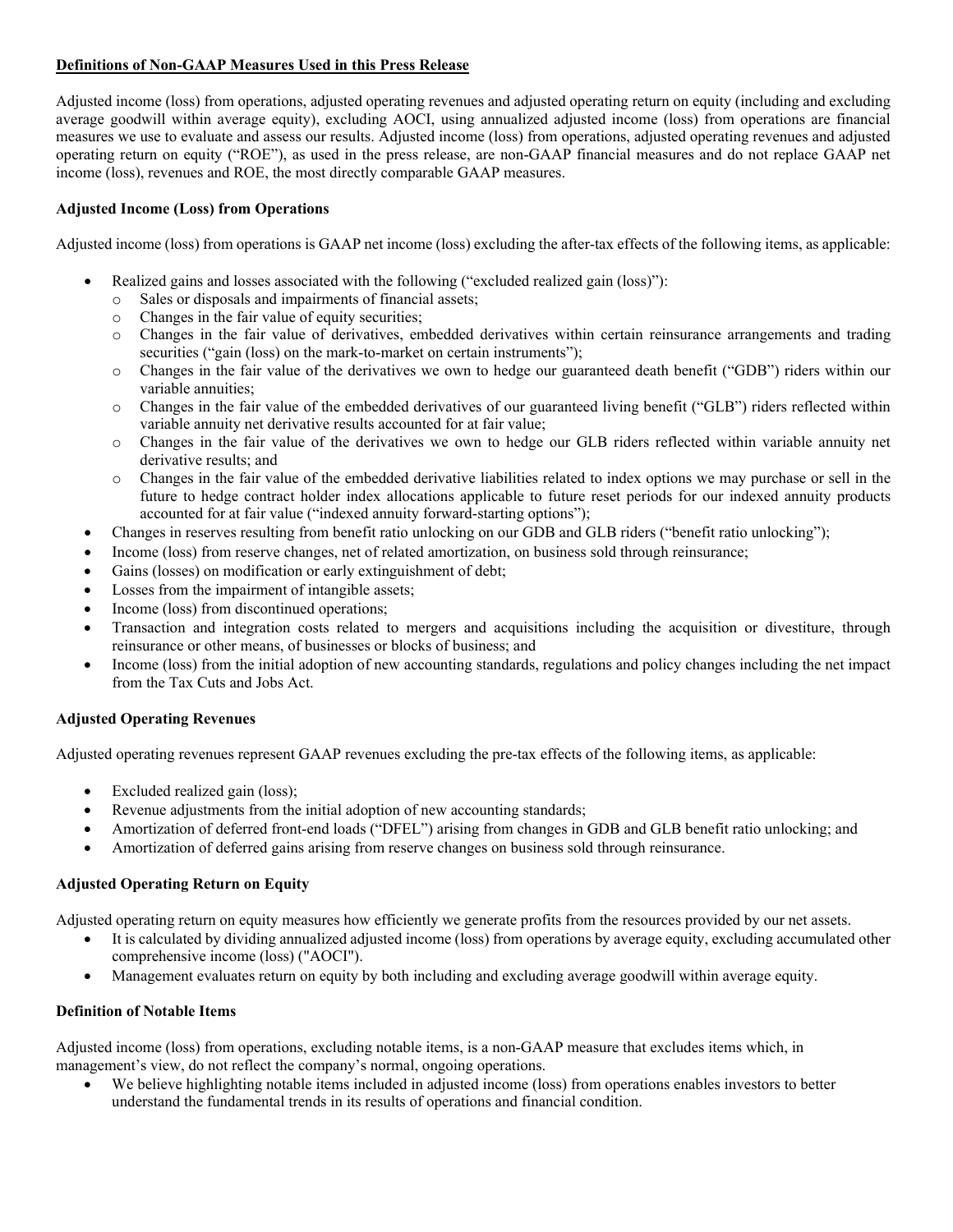#### **Book Value Per Share, Excluding AOCI**

Book value per share, excluding AOCI is calculated based upon a non-GAAP financial measure.

- It is calculated by dividing (a) stockholders' equity, excluding AOCI by (b) common shares outstanding.
- We provide book value per share excluding AOCI to enable investors to analyze the amount of our net worth that is primarily attributable to our business operations.
- Management believes book value per share, excluding AOCI is useful to investors because it eliminates the effect of items that can fluctuate significantly from period to period, primarily based on changes in interest rates.
- Book value per share is the most directly comparable GAAP measure.

#### **Special Note**

#### **Sales**

Sales as reported consist of the following:

- Annuities and Retirement Plan Services deposits from new and existing customers;
- Universal life insurance ("UL"), indexed universal life insurance ("IUL"), variable universal life insurance ("VUL") firstyear commissionable premiums plus 5% of excess premiums received;
- *MoneyGuard®* linked-benefit products *MoneyGuard®* (UL), 15% of total expected premium deposits, and *MoneyGuard Market Advantage<sup>SM</sup>* (VUL), 150% of commissionable premiums;
- Executive Benefits –insurance and corporate-owned UL and VUL, first-year commissionable premiums plus 5% of excess premium received, and single premium bank-owned UL and VUL, 15% of single premium deposits;
- Term  $-100\%$  of annualized first-year premiums; and
- Group Protection annualized first-year premiums from new policies.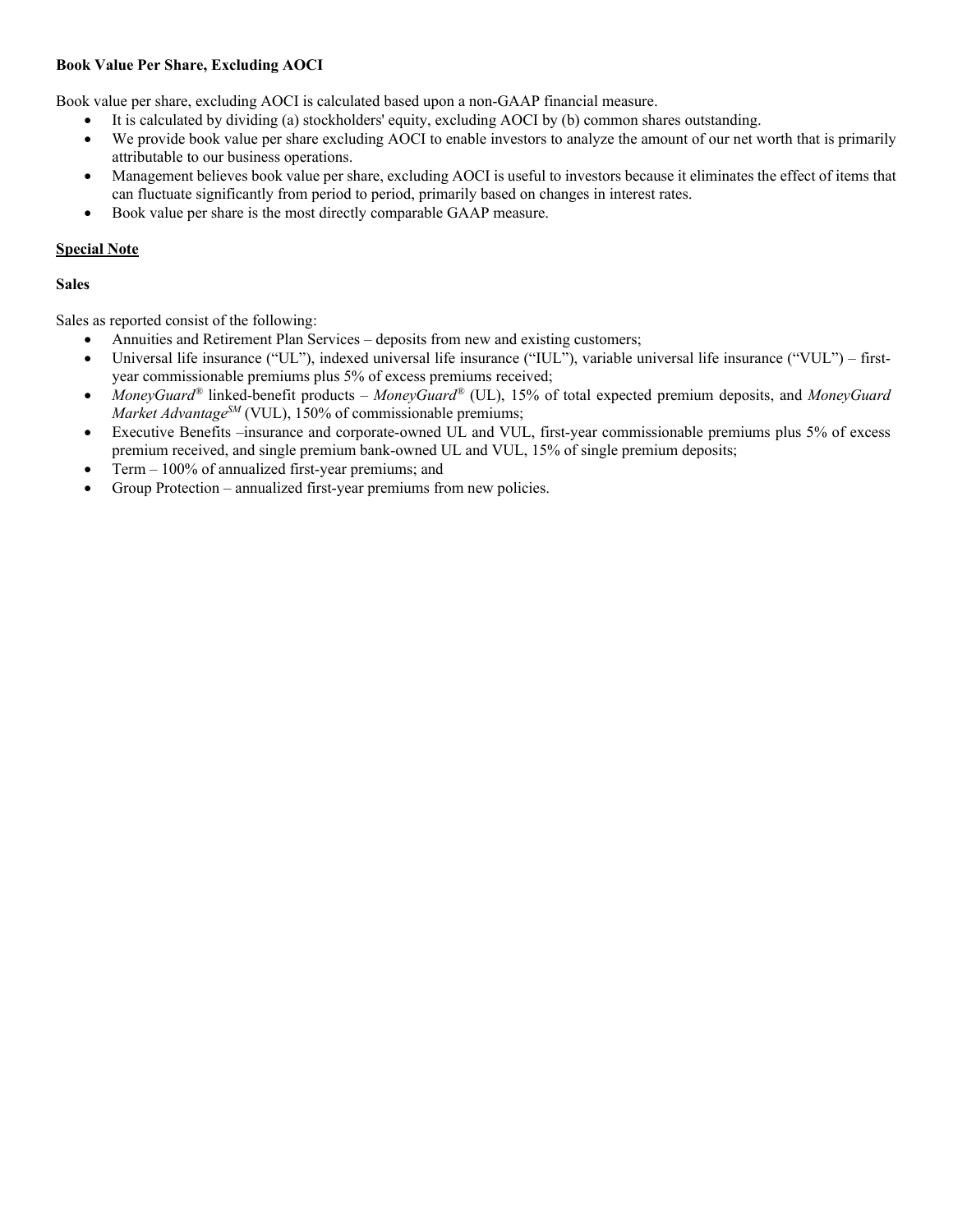### **Lincoln National Corporation Reconciliation of Net Income to Adjusted Income from Operations**

| (in millions, except per share data)                                                              | <b>For the Quarter Ended</b><br>March 31, |             |                            |        |
|---------------------------------------------------------------------------------------------------|-------------------------------------------|-------------|----------------------------|--------|
|                                                                                                   |                                           | 2022        |                            | 2021   |
| <b>Total Revenues</b><br>Less:                                                                    | \$                                        | 4,687       | \$                         | 4,534  |
| Excluded realized gain (loss)<br>Amortization of DFEL associated with benefit ratio unlocking     |                                           | (26)<br>(5) |                            | (229)  |
| <b>Total Adjusted Operating Revenues</b>                                                          | $\boldsymbol{\mathsf{S}}$                 | 4,718       | \$                         | 4,762  |
| <b>Net Income (Loss) Available to Common</b>                                                      |                                           |             |                            |        |
| <b>Stockholders-Diluted</b>                                                                       | \$                                        | 103         | \$                         | 225    |
| Less:<br>Adjustment for deferred units of LNC stock in our<br>deferred compensation plans $(1)$   |                                           | (1)         |                            |        |
| <b>Net Income (Loss)</b>                                                                          |                                           | 104         |                            | 225    |
| Less:                                                                                             |                                           |             |                            |        |
| Excluded realized gain (loss), after-tax                                                          |                                           | (20)        |                            | (180)  |
| Benefit ratio unlocking, after-tax                                                                |                                           | (170)       |                            | 55     |
| Net impact from the Tax Cuts and Jobs Act                                                         |                                           |             |                            |        |
| Transaction and integration costs related to mergers,<br>acquisitions and divestitures, after-tax |                                           |             |                            |        |
| Gain (loss) on modification or early extinguishment                                               |                                           |             |                            |        |
| of debt, after-tax                                                                                |                                           |             |                            |        |
| Total adjustments                                                                                 |                                           | (190)       |                            | (125)  |
| <b>Adjusted Income (Loss) from Operations</b>                                                     | $\boldsymbol{\mathsf{S}}$                 | 294         | $\boldsymbol{\mathcal{S}}$ | 350    |
|                                                                                                   |                                           |             |                            |        |
| Earnings (Loss) Per Common Share - Diluted                                                        |                                           |             |                            |        |
| Net income (loss)                                                                                 | $\mathbb S$                               | 0.58        | \$                         | 1.16   |
| Adjusted income (loss) from operations                                                            |                                           | 1.66        |                            | 1.82   |
| <b>Average Stockholders' Equity</b>                                                               |                                           |             |                            |        |
| Average equity, including average AOCI                                                            | S                                         | 17,492      | \$                         | 21,146 |
| Average AOCI                                                                                      |                                           | 3,846       |                            | 7,346  |
| Average equity, excluding AOCI                                                                    |                                           | 13,646      |                            | 13,800 |
| Average goodwill                                                                                  |                                           | 1,778       |                            | 1,778  |
| Average equity, excluding AOCI and goodwill                                                       | S                                         | 11,868      | \$                         | 12,022 |
| <b>Return on Equity, Including AOCI</b>                                                           |                                           |             |                            |        |
| Net income (loss) with average equity including goodwill                                          |                                           | 2.4%        |                            | 4.3%   |
|                                                                                                   |                                           |             |                            |        |
| <b>Adjusted Operating Return on Equity, Excluding AOCI</b>                                        |                                           |             |                            |        |
| Adjusted income (loss) from operations with average equity                                        |                                           |             |                            |        |
| including goodwill<br>Adjusted income (loss) from operations with average equity                  |                                           | 8.6%        |                            | 10.2%  |
| excluding goodwill                                                                                |                                           | 9.9%        |                            | 11.6%  |

(1) We exclude deferred units of LNC stock that are antidilutive from our diluted earnings per share calculation.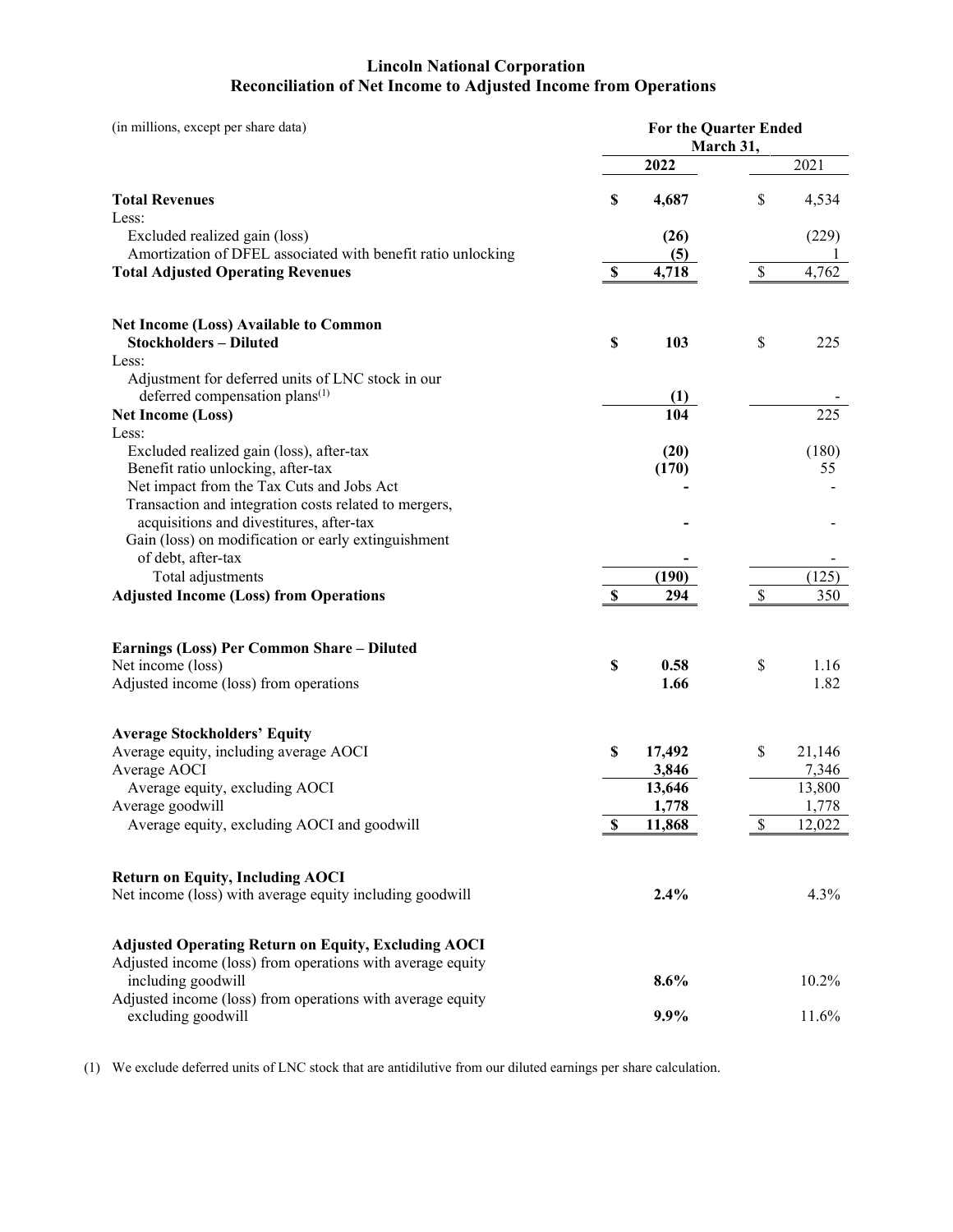# **Lincoln National Corporation Reconciliation of Book Value per Share**

|                                      | As of March 31, |       |      |        |
|--------------------------------------|-----------------|-------|------|--------|
|                                      | 2022            |       | 2021 |        |
| Book value per share, including AOCI |                 | 85.59 |      | 102.50 |
| Per share impact of AOCI             |                 | 7.27  |      | 30.14  |
| Book value per share, excluding AOCI |                 | 78.32 |      | 72.36  |

### **Lincoln National Corporation Digest of Earnings**

| (in millions, except per share data)                                                   | <b>For the Quarter Ended</b><br>March 31, |             |      |             |  |
|----------------------------------------------------------------------------------------|-------------------------------------------|-------------|------|-------------|--|
|                                                                                        | 2022                                      |             | 2021 |             |  |
| <b>Revenues</b>                                                                        | \$                                        | 4,687       | \$   | 4,534       |  |
| <b>Net Income (Loss)</b>                                                               | S                                         | 104         | \$   | 225         |  |
| Adjustment for deferred units of LNC stock in our<br>deferred compensation plans $(1)$ |                                           | (1)         |      |             |  |
| <b>Net Income (Loss) Available to Common</b>                                           |                                           |             |      |             |  |
| <b>Stockholders – Diluted</b>                                                          | S                                         | 103         | \$   | 225         |  |
| Earnings (Loss) per Common Share - Basic                                               | S                                         | 0.60        | \$   | 1.17        |  |
| Earnings (Loss) per Common Share - Diluted                                             |                                           | 0.58        |      | 1.16        |  |
| <b>Average Shares – Basic</b>                                                          | 174, 153, 475                             |             |      | 191,780,135 |  |
| <b>Average Shares – Diluted</b>                                                        |                                           | 176,434,549 |      | 193,066,325 |  |

(1) We exclude deferred units of LNC stock that are antidilutive from our diluted earnings per share calculation.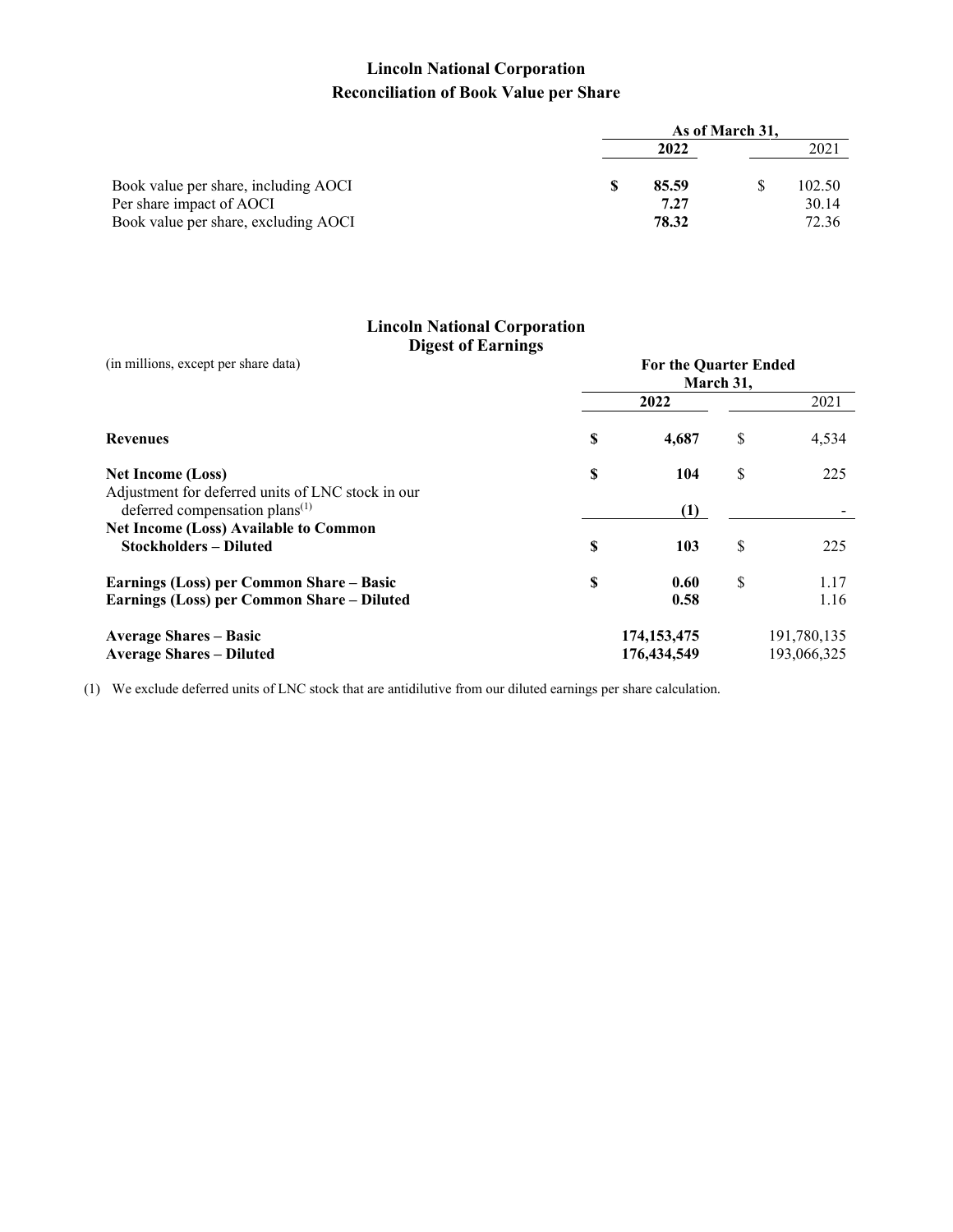#### **FORWARD-LOOKING STATEMENTS** – **CAUTIONARY LANGUAGE**

Certain statements made in this press release and in other written or oral statements made by Lincoln or on Lincoln's behalf are "forward-looking statements" within the meaning of the Private Securities Litigation Reform Act of 1995 ("PSLRA"). A forward-looking statement is a statement that is not a historical fact and, without limitation, includes any statement that may predict, forecast, indicate or imply future results, performance or achievements. Forward-looking statements may contain words like: "anticipate," "believe," "estimate," "expect," "project," "shall," "will" and other words or phrases with similar meaning in connection with a discussion of future operating or financial performance. In particular, these include statements relating to future actions, trends in Lincoln's businesses, prospective services or products, future performance or financial results and the outcome of contingencies, such as legal proceedings. Lincoln claims the protection afforded by the safe harbor for forward-looking statements provided by the PSLRA.

Forward-looking statements are subject to risks and uncertainties. Actual results could differ materially from those expressed in or implied by such forward-looking statements due to a variety of factors, including:

- The continuation of the COVID-19 pandemic, or future outbreaks of COVID-19, and uncertainty surrounding the length and severity of future impacts on the global economy and on our business, results of operations and financial condition;
- Further deterioration in general economic and business conditions that may affect account values, investment results, guaranteed benefit liabilities, premium levels and claims experience;
- Adverse global capital and credit market conditions that may affect our ability to raise capital, if necessary, and may cause us to realize impairments on investments and certain intangible assets, including goodwill and the valuation allowance against deferred tax assets, which may reduce future earnings and/or affect our financial condition and ability to raise additional capital or refinance existing debt as it matures;
- The inability of our subsidiaries to pay dividends to the holding company in sufficient amounts, which could harm the holding company's ability to meet its obligations;
- Legislative, regulatory or tax changes, both domestic and foreign, that affect: the cost of, or demand for, our subsidiaries' products; the required amount of reserves and/or surplus; our ability to conduct business and our captive reinsurance arrangements as well as restrictions on the payment of revenue sharing and 12b-1 distribution fees;
- The impact of U.S. federal tax reform legislation on our business, earnings and capital;
- The impact of Regulation Best Interest or other regulations adopted by the Securities and Exchange Commission ("SEC"), the Department of Labor or other federal or state regulators or self-regulatory organizations relating to the standard of care owed by investment advisers and/or broker-dealers that could affect our distribution model;
- Actions taken by reinsurers to raise rates on in-force business;
- Further declines in or sustained low interest rates causing a reduction in investment income, the interest margins of our businesses, estimated gross profits and demand for our products;
- Rapidly increasing interest rates causing contract holders to surrender life insurance and annuity policies, thereby causing realized investment losses, and reduced hedge performance related to variable annuities;
- The impact of the implementation of the provisions of the Dodd-Frank Wall Street Reform and Consumer Protection Act relating to the regulation of derivatives transactions;
- The initiation of legal or regulatory proceedings against us, and the outcome of any legal or regulatory proceedings, such as: adverse actions related to present or past business practices common in businesses in which we compete; adverse decisions in significant actions including, but not limited to, actions brought by federal and state authorities and class action cases; new decisions that result in changes in law; and unexpected trial court rulings;
- A decline or continued volatility in the equity markets causing a reduction in the sales of our subsidiaries' products; a reduction of assetbased fees that our subsidiaries charge on various investment and insurance products; an acceleration of the net amortization of deferred acquisition costs ("DAC"), value of business acquired ("VOBA"), deferred sales inducements ("DSI") and deferred front-end loads ("DFEL"); and an increase in liabilities related to guaranteed benefit features of our subsidiaries' variable annuity products;
- Ineffectiveness of our risk management policies and procedures, including various hedging strategies used to offset the effect of changes in the value of liabilities due to changes in the level and volatility of the equity markets and interest rates;
- A deviation in actual experience regarding future persistency, mortality, morbidity, interest rates or equity market returns from the assumptions used in pricing our subsidiaries' products, in establishing related insurance reserves and in the net amortization of DAC, VOBA, DSI and DFEL, which may reduce future earnings;
- Changes in accounting principles that may affect our business, results of operations and financial condition, including the adoption effective January 1, 2023, of FASB ASU 2018-12, Targeted Improvements to the Accounting for Long-Duration Contracts;
- Lowering of one or more of our debt ratings issued by nationally recognized statistical rating organizations and the adverse effect such action may have on our ability to raise capital and on our liquidity and financial condition;
- Lowering of one or more of the insurer financial strength ratings of our insurance subsidiaries and the adverse effect such action may have on the premium writings, policy retention, profitability of our insurance subsidiaries and liquidity;
- Significant credit, accounting, fraud, corporate governance or other issues that may adversely affect the value of certain financial assets, as well as counterparties to which we are exposed to credit risk, requiring that we realize losses on financial assets;
- Interruption in telecommunication, information technology or other operational systems or failure to safeguard the confidentiality or privacy of sensitive data on such systems, including from cyberattacks or other breaches of our data security systems;
- The effect of acquisitions and divestitures, restructurings, product withdrawals and other unusual items;
- The inability to realize or sustain the benefits we expect from, greater than expected investments in, and the potential impact of efforts related to, our strategic initiatives, including the Spark Initiative;
- The adequacy and collectability of reinsurance that we have obtained;
- Future pandemics, acts of terrorism, war or other man-made and natural catastrophes that may adversely affect our businesses and the cost and availability of reinsurance;
- Competitive conditions, including pricing pressures, new product offerings and the emergence of new competitors, that may affect the level of premiums and fees that our subsidiaries can charge for their products;